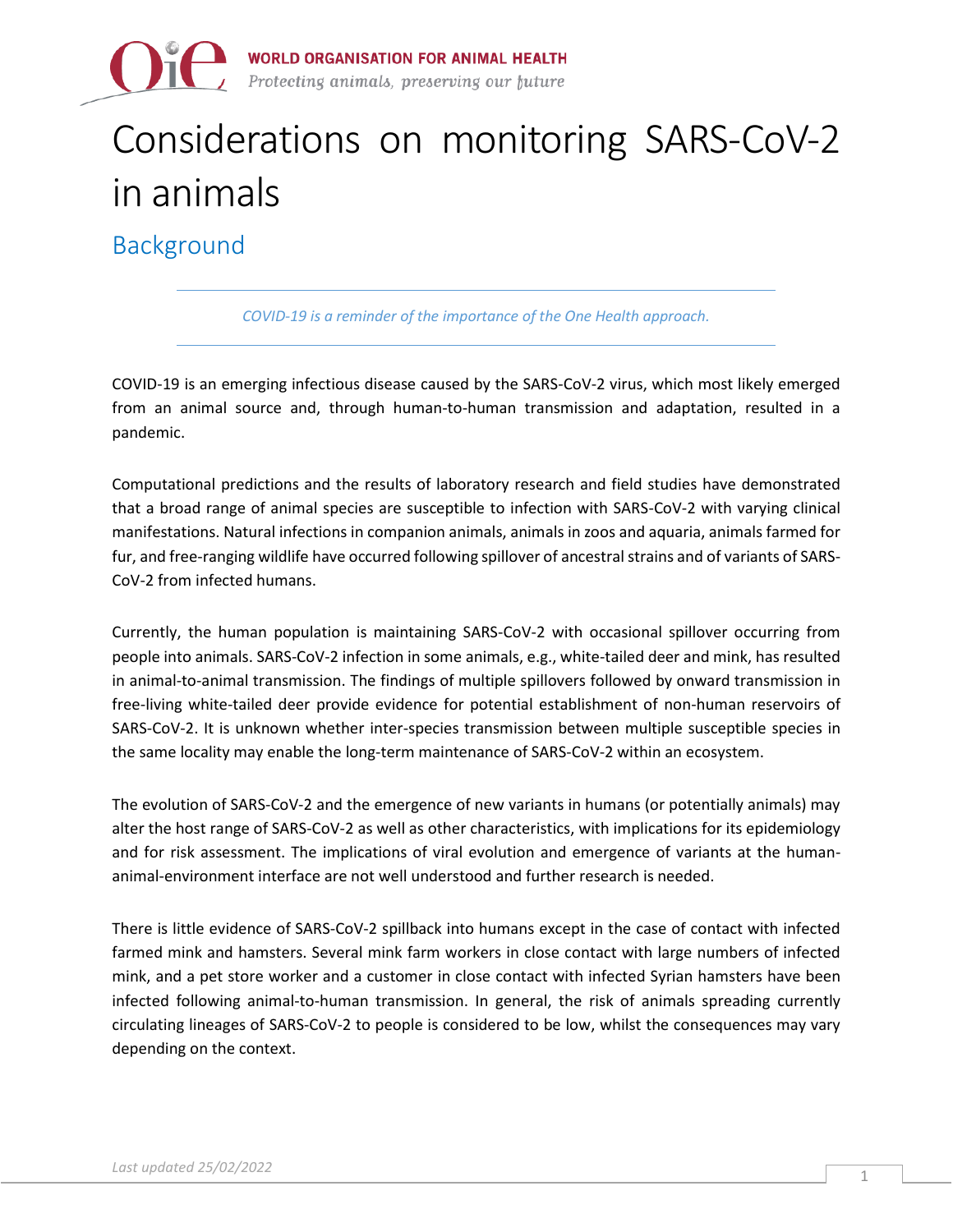

Although significant for global human health, SARS-CoV-2 appears to have had a limited and local impact on animal health, with the notable exception of mink where infections in mink farms have caused significant outbreaks in multiple countries with varying morbidity and mortality in affected animals. Infections in companion and zoo animals have also been reported with varying morbidity and mortality. We also know that companion animals can be infected without showing any signs of illness.

To fully understand the implications of SARS-CoV-2 at the human-animal-environment interface it will be necessary to monitor SARS-CoV-2 infections in animals.

In January 2022, the WHO IHR Emergency Committee for COVID-19 issued a temporary recommendation: *Real-time monitoring and data sharing on SARS-Cov-2 infection, transmission and evolution in animals will assist global understanding of the virus epidemiology and ecology, the potential for evolution of new variants in animal populations, their timely identification, and assessment of their public health risks.*

# Purpose of this document

The purpose of this document is to provide **high-level considerations** on monitoring SARS-CoV-2 in animals to support risk assessment and risk management at the human-animal-environment interface, and to provide examples of situations in which animal populations may be monitored for SARS-CoV-2 infections.

The considerations aim to promote the principles of multisectoral coordination and transparency when studying SARS-CoV-2 at the human-animal-environment interface.

### Scope

- The following general considerations are intended to be **non-prescriptive** and seek to cover a broad range of human and animal interactions.
- These are **not surveillance guidelines** aimed at specific objectives such as early warning or detecting the presence/absence of disease with a prescribed level of confidence.
- The **target audience is broad**, and includes policy makers, researchers, scientific writers, and other interested parties, including the general public.

# 1. Reasons for monitoring SARS-CoV-2 in animals a) Risk assessment

Widespread SARS-CoV-2 infections in animals and the continual evolution of the virus raise a number of questions, including:

- What is the full host range of SARS-CoV-2?
- Once introduced to animals, what is the potential for onwards transmission to other animals or to humans?
- Will animal reservoirs become established?
- Will new variants emerge as a result of infections in animals?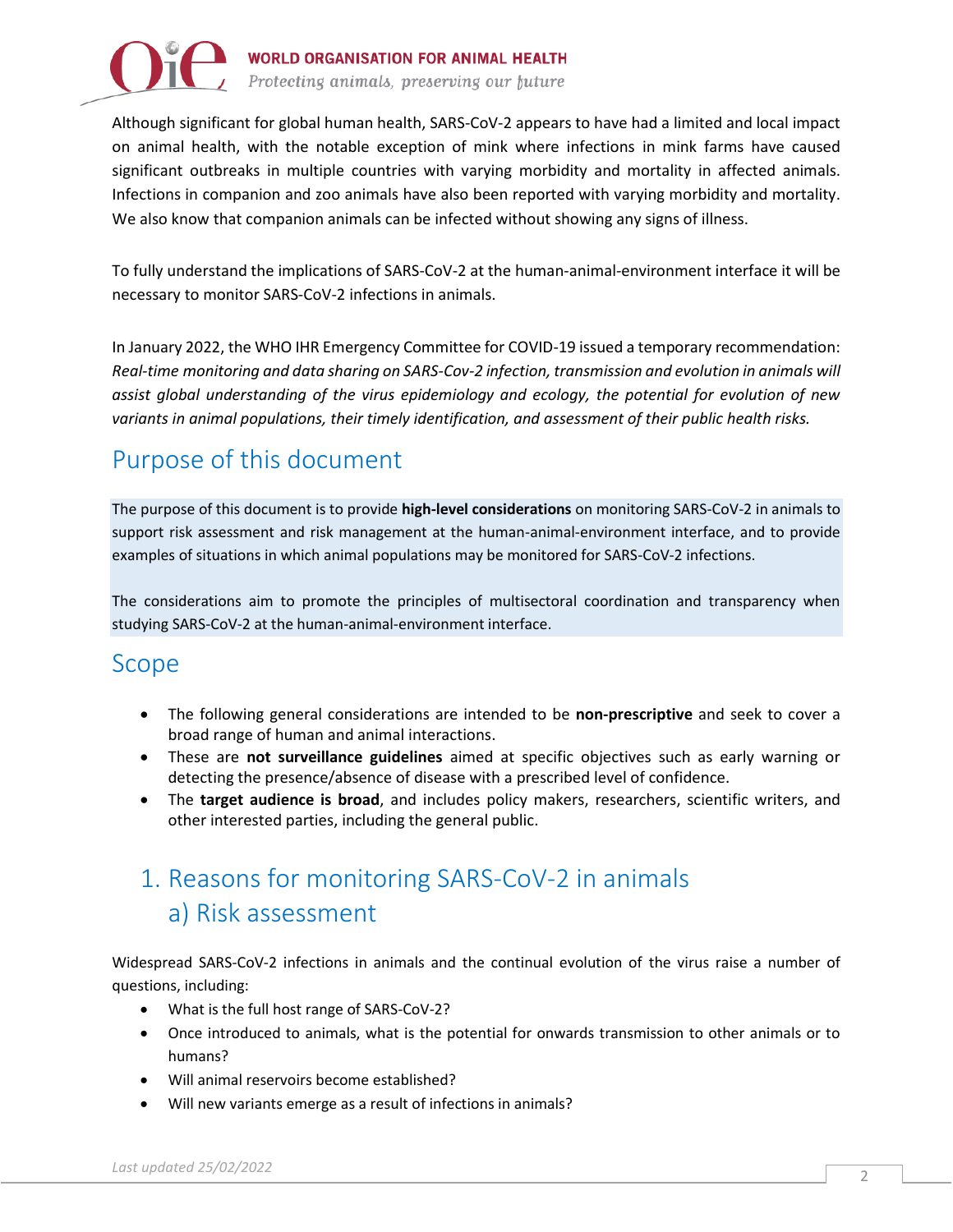

- What are the potential implications of animal infections for human and animal health?
- How will these risks change as new variants emerge?

The answers to these questions are complex and are influenced by the dynamic interactions between host, virus, and environmental factors that continue to evolve.

A process of ongoing risk assessment at the human-animal-environment interface is needed to better understand the following risks and how they change over time:

- The susceptibility of different wild and domestic animal species to infection (especially in the natural setting) with SARS-CoV-2,
- Transmission dynamics of the SARS-CoV-2 within susceptible animal populations and to other susceptible species, including humans,
- The consequences of SARS-CoV-2 infection, including clinical presentation, virus shedding, and viral evolution.

# b) Risk management/case management

Active surveillance may be warranted to support disease management options where there is a risk to animal health, human health, or biodiversity.

For example, surveillance to inform risk management when susceptible animal species are kept in (large) groups and where there has been a risk of exposure to SARS-CoV-2. Notably, it is known that the introduction of SARS-CoV-2 to mink farms represents a significant risk for both animal and public health. Therefore, active surveillance of mink and other susceptible animals farmed for fur is recommended to ensure early detection of infection and rapid implementation of containment measures.

# 2. General considerations for monitoring SARS-CoV-2 in animals

#### Design and coordination

In general, justification for monitoring the occurrence of SARS-CoV-2 in animals includes situations where the results will inform decision making, animal/population management, or public health response, or further the body of knowledge on the transmission or control of the virus.

The purpose of the study should be clearly defined and should inform study design. Fit for purpose study designs are needed, for instance, to: detect presence of infection in individual animals or at population level; estimate prevalence of infection; assess the possibility for persistence of infection at population level; etc.

The design and implementation of studies to monitor SARS-CoV-2 in animals should involve all relevant stakeholders including public health services, national Veterinary Services, wildlife authorities, the environmental sector, citizens (e.g., farmers, pet owners, zookeepers, hunters, hikers), etc.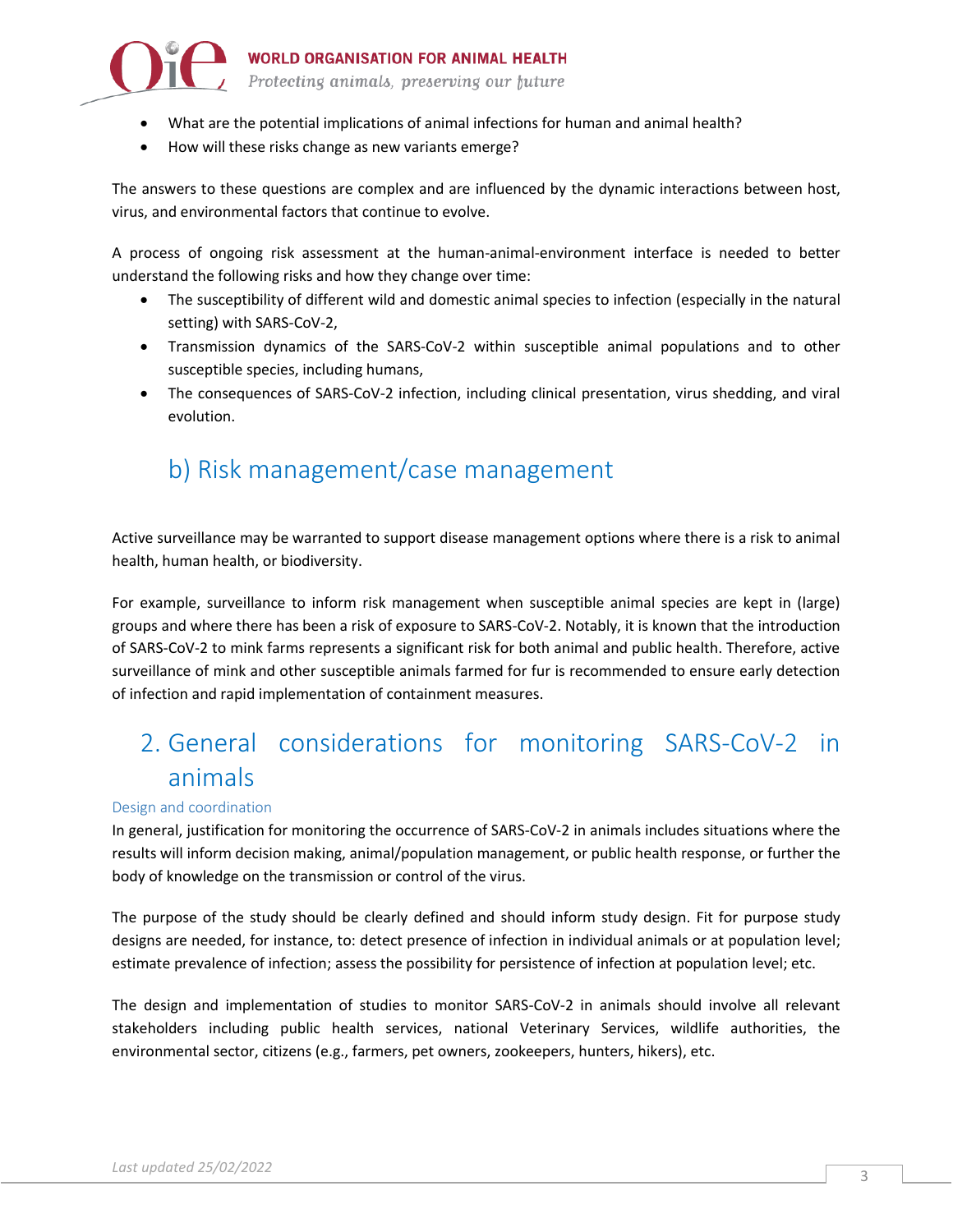

Before undertaking a study, it is important for One Health partners across sectors to consider and agree on communications messages and actions should there be positive results. Actions on positive findings may not be needed, but if any action is taken (including communication on the findings) it should be proportionate and based on risk.

To make efficient use of resources, it may be advantageous to take an opportunistic approach to sampling. For example, to test samples that have been collected for other monitoring studies (e.g., disease surveillance or other health or environmental studies) or to collaborate with hunters or with rodent/pest control services.

Coordination and collaboration between groups carrying out related studies can improve the overall impact of studies and the efficient use of resources.

Existing evidence from natural infections and results from laboratory infection studies and in silico experiments may be useful in informing field-based studies. Susceptibility of one species may suggest that a closely related species is also susceptible, but it should be noted that this is not always the case and empirical evidence should be prioritized in these cases. Results of transmission studies may indicate the potential for infection to become established at population level. Information about routes of viral shedding may support decisions on the samples to be collected.

It should be noted that the evolution of SARS-CoV-2 and the emergence of new variants may affect host range, transmission potential, pathogenesis, and route of viral shedding. When interpreting field findings and results of laboratory infection studies it is important to pay attention to the particular strain used in the study or detected in the field.

When conducting studies in the field, it is important to collect information on the local ecosystem. This will provide information on direct or indirect contact with humans and other animals or disease vectors.

Risk-based sampling targeted towards specific locations, species, and times of year may increase the likelihood of detecting presence of infection, though it should be noted that randomized sampling better support other evaluations such as prevalence studies.

#### Collecting samples

Samples may be collected from live animals, dead animals, and/or the environment.

Consideration should be given to the public health and animal health and welfare implications associated with handling and sampling of animals.

Sampling should be done by competent personnel trained in the correct use of personal protective equipment, and chain of custody of samples should be maintained.

Depending on the type of test, samples may include single or combinations of oropharyngeal, nasal, and rectal swabs, urine, faeces and blood. When collecting and taking samples from animals, care should be taken to avoid cross-contamination from the environment or from infected humans or other animals.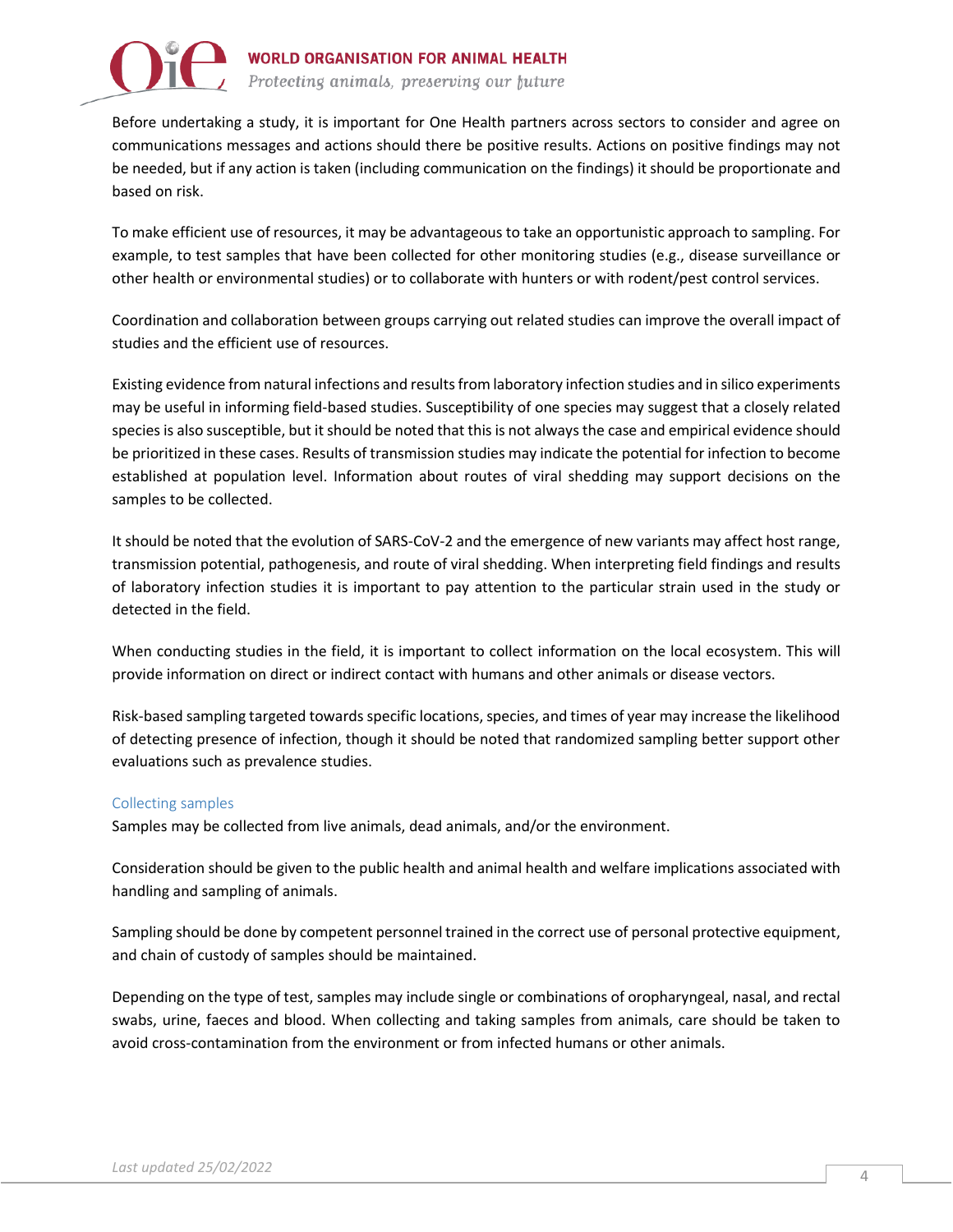

#### Testing of samples

The most appropriate diagnostic tool(s) or combination of tools (serology, antigen detection, PCR etc.) should be selected according to the purpose of the study.

Broad serological surveillance is more likely to detect exposure to SARS-CoV-2 in animals than virological surveillance alone (virological surveillance only presents a narrow time window of virus or nucleic acid recovery from an infected host). In many instances serological studies can inform more specific targeted virological surveillance.

Temporal changes in antibody levels may elucidate transmission patterns within and between populations.

Genetic sequence data provide information which is essential for risk assessment, comparative analyses, and epidemiological investigation. Wherever possible, viruses detected in animals should be sequenced and whole genome sequences should be deposited in publicly available databases without delay.

The laboratory should use a validated test, appropriate to the purpose of testing, and consider the sensitivity and specificity which may vary across different species. If a private laboratory tests animal samples, close communication and coordination should be maintained with the Veterinary Authority.

If real-time RT-PCR is used for detection and borderline PCR cycle threshold (Ct) values are obtained, further validation and confirmatory testing may be required.

#### Dissemination of results

Positive results in animals (*c.f. case definition in Section 5 of this document*) should be reported to the national Veterinary Authorities and Public Health Authorities and other relevant One Health partners (e.g., wildlife authority).

OIE Members are required to report all occurrences of SARS-CoV-2 in animals (*c.f. definition in Section 5 of this document*) to the OIE as an emerging disease.

Whole genome sequences should be deposited in publicly available databases without delay.

### 3. Considerations for risk assessment

The following examples may be reasons for monitoring SARS-CoV-2 in animals to assess risk at the humananimal-environment interface. For each reason some key considerations have been highlighted.

#### Assessment of the full host range of SARS-CoV-2

- Studies should be informed by existing field findings and results of animal infection studies and computational predictions.
- New SARS-CoV-2 variants may have a different host range, pathogenesis, transmission potential and viral shedding patterns.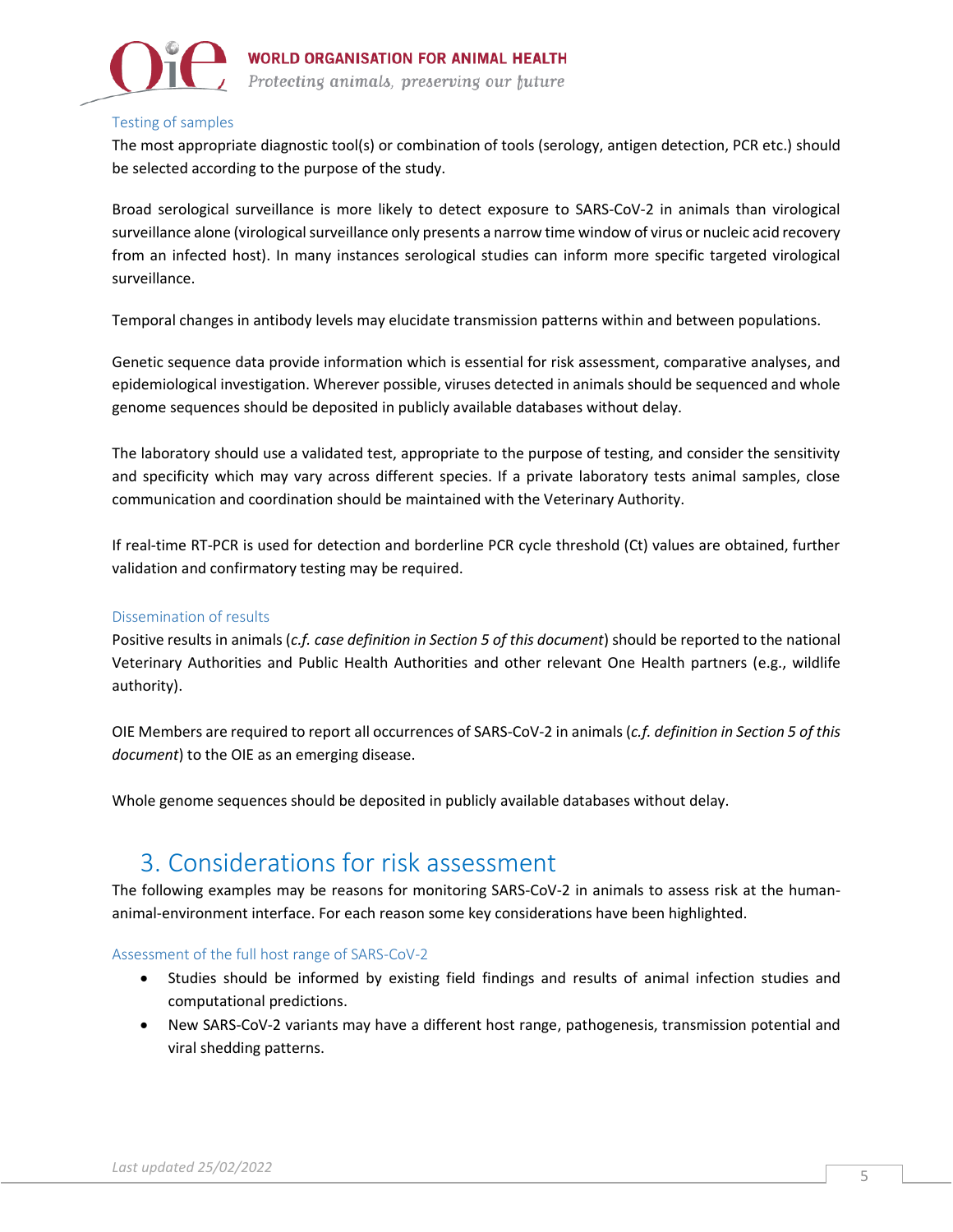

### **WORLD ORGANISATION FOR ANIMAL HEALTH**

Protecting animals, preserving our future

#### Assessment of potential for onwards transmission to other animals

- Studies should be informed by existing field findings and results of animal infection studies and computational predictions.
- Consider sampling animals within the same epidemiological risk group.
- Take into account the level of direct or indirect contact between animals and a human or animal population in which SARS-CoV-2 is or has recently been circulating. Indirect contact may include contact with human waste.

#### Assessment of potential for onwards transmission to humans

- Consider the level of direct or indirect contact between animals and a human or animal population in which SARS-CoV-2 is or has recently been circulating. Indirect contact may include contact with human waste.
- Coordinate closely with the public health services on design of studies and on sampling, testing, and sharing of data including genomics data.

#### Assessment of risk of establishment of non-human animal reservoirs

- If animals are susceptible and efficient transmission between animals is demonstrated, assessments of risk of establishment of the species as a non-human reservoir may be warranted.
- Longitudinal studies are needed to further investigate the temporal trends in establishment of reservoirs.

#### Assessment of risk of emergence of new variants as a result of infections in animals

• It is essential that whole genome sequences of SARS-CoV-2 from clinical samples and isolates recovered from animals or their environment are generated and shared. Whole genome data should be shared without delay in publicly available databases to allow comparative analyses.

#### Potential implications of SARS-CoV-2 animal infections for animal health

- It should be important to collect and report data on clinical signs from field findings and animal infection studies.
- Reporting of atypical clinical signs and mortality in known susceptible hosts, including companion animals and wildlife species is encouraged.
- Reporting of evidence of infection of any domestic livestock species is required.

### 4. Considerations for risk management

The rationale for monitoring SARS-CoV-2 in animals for risk management should include considerations on the risk of infection of animals, the risk of exposure to other susceptible animals or humans, the consequences of exposure, and actions taken on positive findings.

The table below has been adapted from a version initially developed collaboratively by the Centers for Disease Control and Prevention and the US Department of Agriculture, USA<sup>1</sup>. It provides epidemiological risk factors and clinical features that can guide decisions on the testing of animals for the purpose of case management.

<sup>1</sup>[www.cdc.gov/coronavirus/2019-ncov/animals/animal-testing.html](file:///C:/Users/dlx9/AppData/Local/Microsoft/Windows/INetCache/Content.Outlook/409KUQ3M/www.cdc.gov/coronavirus/2019-ncov/animals/animal-testing.html)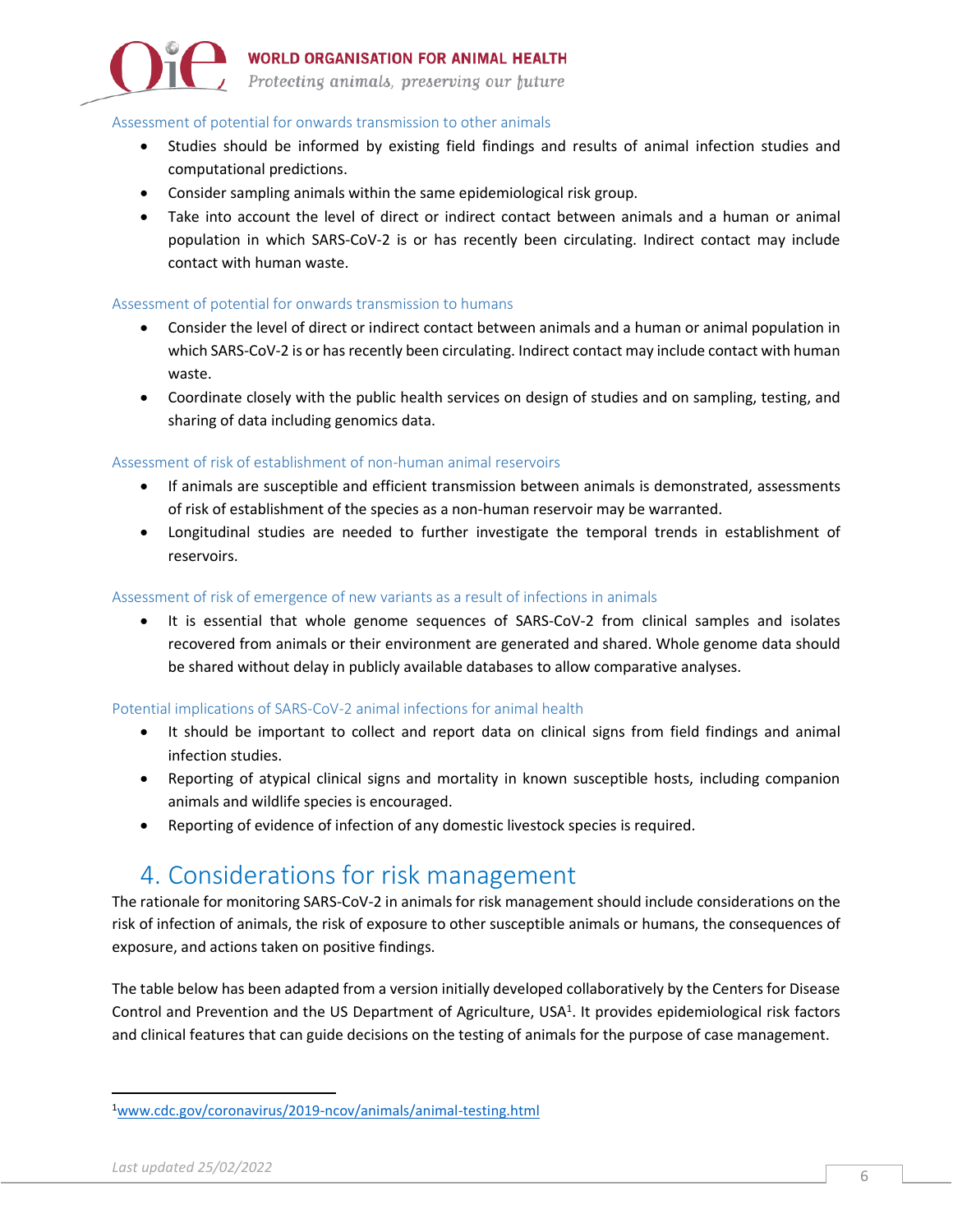

#### Table 1: Criteria to Guide Evaluation and Laboratory Testing for SARS-CoV-2 in Animals

| <b>Criteria</b> | <b>Epidemiological Risk</b>                                                                                                                                                                                                                                                                 |            | <b>Clinical Features</b>                                                                                            |
|-----------------|---------------------------------------------------------------------------------------------------------------------------------------------------------------------------------------------------------------------------------------------------------------------------------------------|------------|---------------------------------------------------------------------------------------------------------------------|
| Α               | Animal with history of exposure <sup>3</sup> to a person or<br>animal suspected or confirmed to be infected with<br>SARS-CoV-2.                                                                                                                                                             | <b>AND</b> | Animal is asymptomatic; OR<br>Animal has clinical signs<br>suspicious of SARS-CoV-2<br>infection. <sup>*</sup>      |
| B               | Animal with exposure to a known high-risk<br>environment (i.e., where human cases or animal<br>cases have occurred), such as a residence, facility,<br>or vessel (e.g. nursing home, prison, cruise ship).                                                                                  |            |                                                                                                                     |
| $\mathsf{C}$    | Threatened, endangered or otherwise<br>imperilled/rare animal <sup>4</sup> in a rehabilitation,<br>sanctuary or zoological facility with possible<br>exposure to SARS-CoV-2 through an infected person<br>or animal.                                                                        | AND        | Animal is asymptomatic; OR<br>Animal has clinical signs<br>suspicious of SARS-CoV-2<br>infection. *                 |
| D               | Animals in a mass care or group setting (e.g., farm,<br>animal feeding operation, animal shelter, boarding<br>facility, zoo, or other animal holding) including<br>companion animals, livestock, and other species,<br>where their exposure history to people with COVID-<br>19 is unknown. | <b>AND</b> | A cluster of animals show clinical<br>signs suspicious of SARS-CoV-2<br>infection.*                                 |
| E               | Farmed mink (Neovison vison). Farmed mink refers<br>to mink bred or raised in captivity for their fur and<br>other by-products.                                                                                                                                                             | <b>AND</b> | Animals are asymptomatic; OR<br>One or more animals have clinical<br>signs suspicious of SARS-CoV-2<br>infection. * |

**NOTE:** Veterinarians are encouraged to consider other, more common, causes of illness in animals and use their clinical judgement when deciding whether or not to test animals for SARS-CoV-2. **All decisions to test an animal should be made in coordination with relevant public health and animal health officials.**

\* For more information on clinical signs see section 4. Some animals have been infected with SARS-CoV-2 without showing clinical signs. Therefore, there may be instances when asymptomatic animal(s) may be tested based on veterinary clinical and/or public health judgement.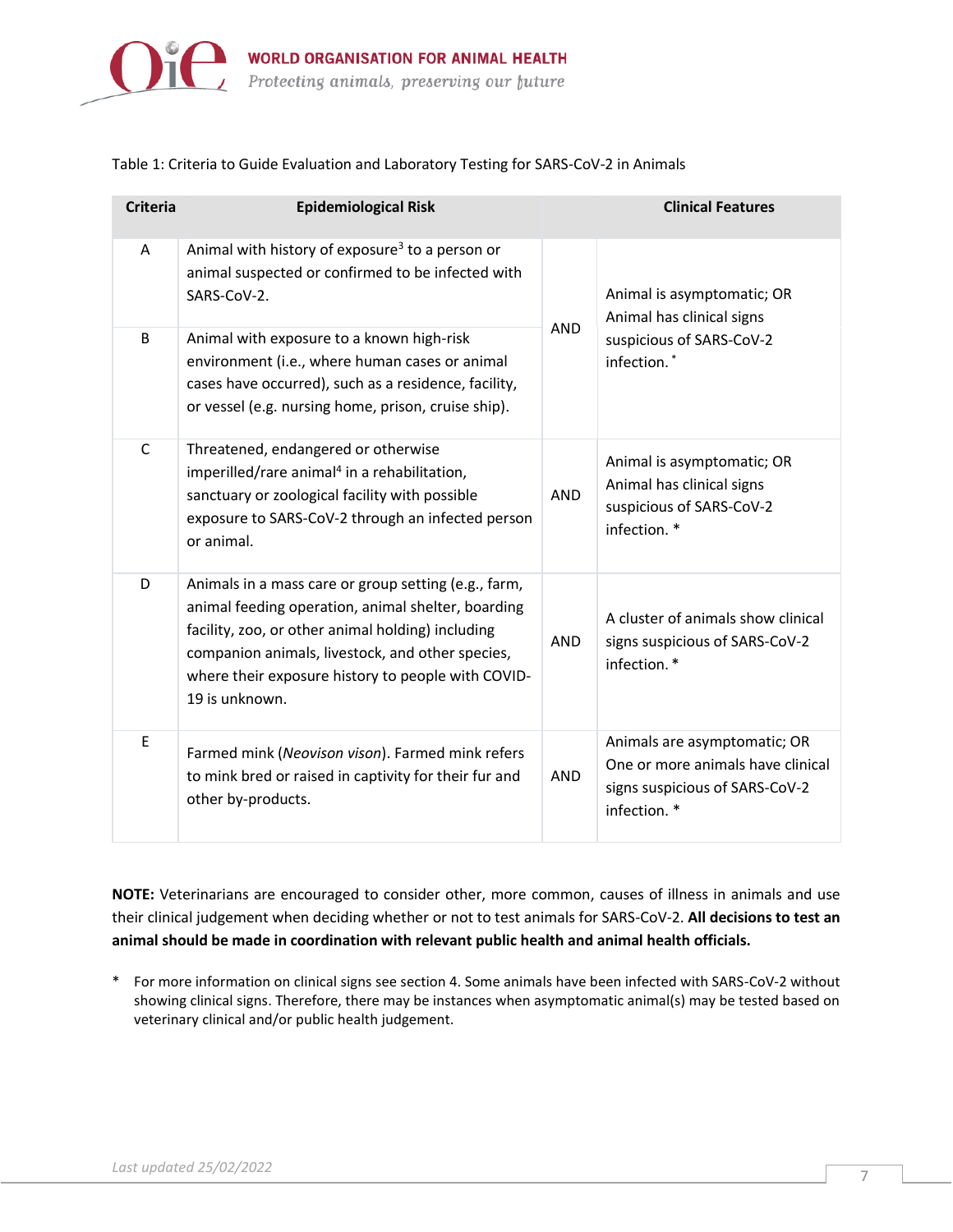

Sampling and testing of different categories of animals should be based on risk assessment, considerations include:

- Companion animals
	- o The likelihood of exposure to a source of SARS-CoV-2 (human, animal or environment)
	- o The likelihood of transmission to companion animal(s)
	- o Level and intensity of contact with humans and other animals
	- o Susceptibility of different animal species to infection with circulating strains of SARS-CoV-2
	- $\circ$  The likelihood of companion animals spreading infection to other households through contact with other companion animals or directly with humans in other households
	- $\circ$  The likelihood of companion animals spreading infection to other contact animals (e.g. breeding establishments, pet shops, gatherings, colonies, stray animals, free ranging)
	- o The likelihood of spread through trade and movement
	- o Potential consequences of exposure (human infection and illness; vulnerable individuals or groups; disease spread; establishment of animal reservoirs; high risk settings; genetic variants)
- Farmed animals
	- o The likelihood of exposure to a source of SARS-CoV-2 (human, animal or environment)
	- $\circ$  The likelihood of transmission to the farmed animals
	- o Susceptibility of different animal species to infection with circulating strains of SARS-CoV-2
	- $\circ$  The likelihood of virus amplification in susceptible species e.g., contact between animals and size of epidemiological groups
	- o The likelihood of spread through trade and movement
	- o Potential consequences of exposure (human infection and illness; animal infection and illness; animal production; disease spread; economic; establishment of animal reservoirs; genetic variants)
- **Wildlife** 
	- o The likelihood of exposure to a source of SARS-CoV-2 (human, animal or environment)
	- $\circ$  The likelihood of transmission to the wild animal(s)
	- o Susceptibility of different wild animal species to infection
	- $\circ$  The likelihood of infection of other wildlife following release of captive wild animals to the field
	- o Translocation of wildlife from one location to another
	- o The likelihood of infection of endangered and threatened species
	- o Potential consequences of exposure (human infection and illness; wildlife morbidity and mortality; risk to conservation efforts/biodiversity; biodiversity loss; disease spread; establishment of new wildlife reservoirs; genetic variants)
- Zoos (or zoological collections)
	- o The likelihood of exposure to a source of SARS-CoV-2 (human, animal or environment)
	- o The likelihood of transmission to zoo animal(s)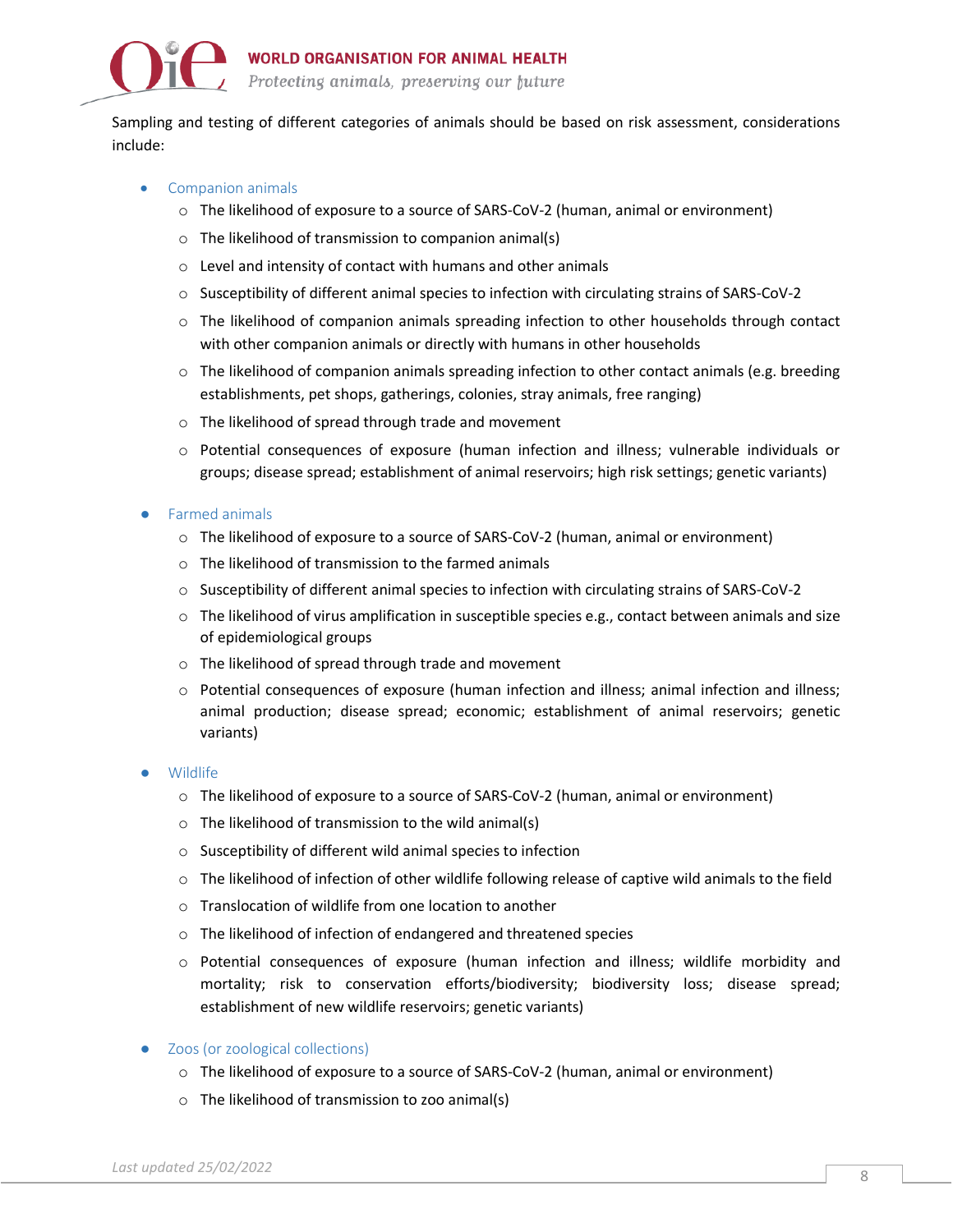

- o Susceptibility of different animal species to infection
- o The likelihood of infection of endangered and/or threatened species
- o The likelihood of moving infection between zoos or zoological collections
- o Consequences of exposure (human infection and illness; disease spread; risk to conservation/biodiversity; biodiversity loss; economic; genetic variants)

#### ● Animal gatherings and group animal settings

- o The likelihood of exposure to a source of SARS-CoV-2 (human, animal or environment)
- o The likelihood of transmission to the animal(s)
- o Susceptibility of different animal species to infection
- o The likelihood of introducing infection to gathered animals
- o The likelihood of animal-to-animal transmission at the gathering (e.g. temporary, permanent, resident animals or visitor animals)
- $\circ$  The likelihood of further spreading infection through dissemination of contact animals
- o Consequences of exposure (human infection and illness; disease spread; amplification of infection; risk to animal health; establishment of reservoirs; genetic variants)

#### ● Urban peri-domestic animals

- o The likelihood of exposure to a source of SARS-CoV-2 (human, animal or environment)
- $\circ$  The likelihood of transmission to the animal(s)
- o Susceptibility of different animal species to infection
- o The likelihood of animal-to-animal transmission
- o The likelihood of further spreading infection
- o Consequences of exposure (human infection and illness; disease spread; amplification of infection; risk to animal health; establishment of reservoirs; genetic variants)

The actions to be taken on positive or negative findings should be based on risk, be proportionate, and be carefully planned for using a One Health approach, before sampling and testing of animals for SARS-CoV-2.

# 5. Case definitions

#### SARS-CoV-2 clinical signs in animals

Several animal species have been proven to be susceptible to infection with SARS-CoV-2 either through natural and/or by experimental infection. However, current evidence suggests clinical signs may include but are not limited to nasal discharge, ocular discharge, respiratory distress, coughing, vomiting or diarrhea (frequently), and should be considered in epidemiological investigations. Clinical signs in animals may also vary with different strains of SARS-CoV-2. Some animals may be infected and not show clinical signs.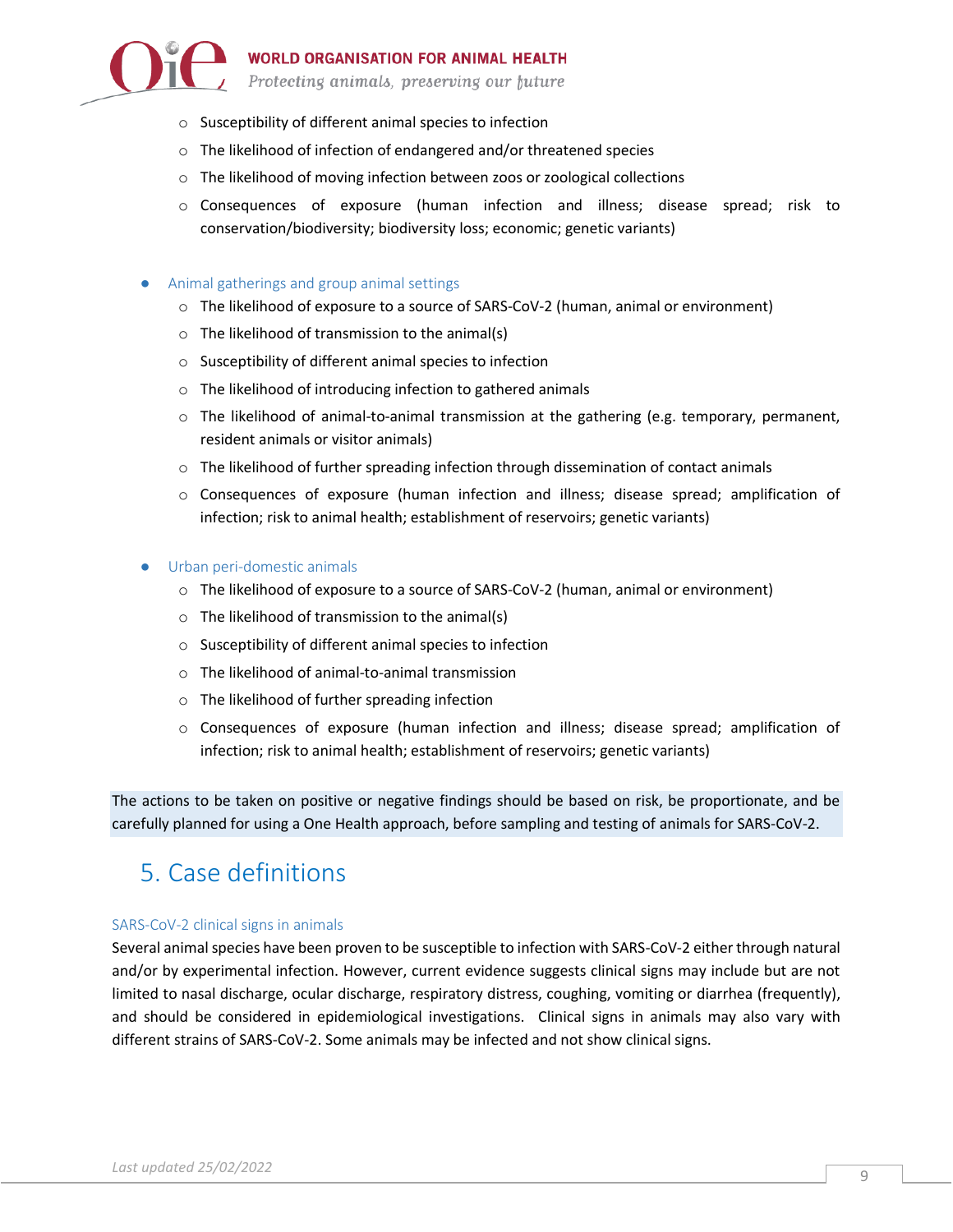

Protecting animals, preserving our future

#### Case definitions (may evolve with future information)

The following are suggested case definitions that can be adapted to local contexts.

#### Suspected case:

SARS-CoV-2 infection can be suspected in an animal if:

● Animal has clinical signs suggestive of SARS-CoV-2 infection (*described above*) and all other likely differential diagnostic aetiologies have been effectively ruled out by a veterinarian.

#### AND

● Animal has an epidemiological link with a confirmed human COVID-19 patient, SARS-CoV-2 infected animal or suggestive case history indicating potential exposure.

#### Confirmed case

The following defines a laboratory confirmed case of SARS-CoV-2 infection in an animal (with or without clinical signs):

- Viral nucleic acid has been identified in a sample\* taken directly from an animal, giving cause for suspicion of previous association or contact with SARS-CoV-2, by:
	- $\circ$  Targeting at least two specific genomic regions at a level indicating presence of infectious virus;

OR

o Targeting a single genomic region followed by sequencing of a secondary target

OR

o SARS-CoV-2 has been isolated from a sample\* taken directly from an animal

\* Samples for virus detection and viral nucleic acid are preferably nasal swab, oropharyngeal swab, nasal washing, tracheal swab and/or a rectal sample may be taken, or a faecal sample may be used in situations where direct sampling is not possible due to risks to the animal or testing staff; or from internal organs collected post-mortem.

### 6. Reporting to the OIE

The purpose of collecting and sharing information at international level is to better understand SARS-CoV-2 epidemiology with a view to informing risk assessment, risk management and risk communication.

In accordance with [Chapter 1.1.](https://www.oie.int/index.php?id=169&L=0&htmfile=chapitre_notification.htm) of the *Terrestrial Animal Health Code*, confirmed cases should be notified as an emerging disease to the OIE through the World Animal Health Information System (WAHIS). As per Article [1.1.5](https://www.oie.int/index.php?id=169&L=0&htmfile=chapitre_notification.htm) of the *Terrestrial Animal Health Code*, Members are encouraged to report any other relevant information, such as experimental studies or prevalence surveys, to the OIE World Animal Health Information and Analysis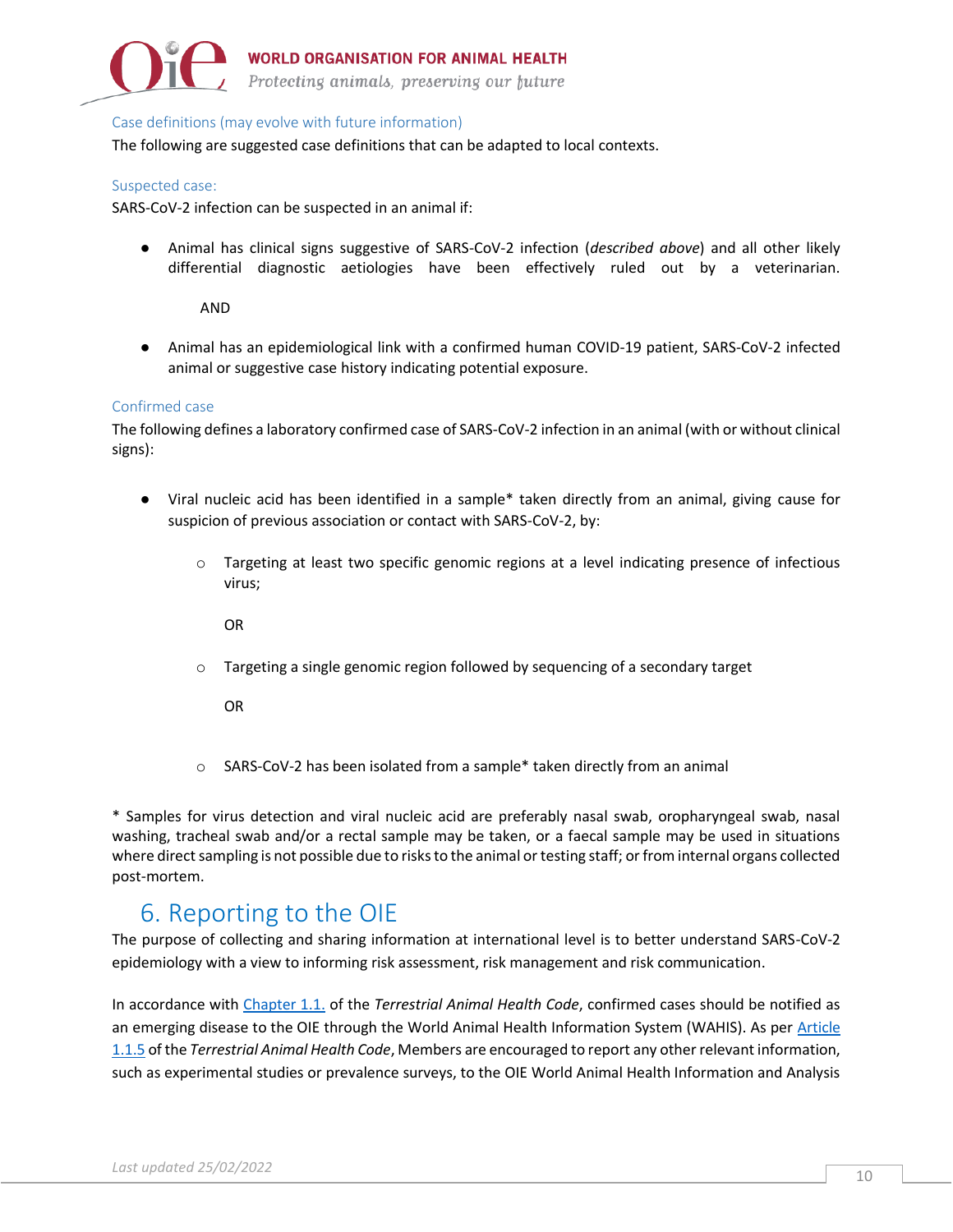

Department as a summary report to [information.dept@oie.int.](mailto:information.dept@oie.int) Members should send reports in a timely manner to facilitate early warning.

The OIE-WAHIS uses a standardised template. However, in order to capture the additional information which is critical to our understanding of emerging diseases, Members are also encouraged to fill in the free text boxes available, giving particular consideration to:

- i) Zoonotic potential
- ii) Description of the population affected by the outbreak<sup>2</sup>
- iii) Source of the outbreak or origin of infection
- iv) Epidemiological comments about the event
- v) Information about the strain of SARS-CoV-2 detection
- vi) Information about the whole genome sequence of the virus including the name of database where the sequence was submitted and the accession number.

Particular attention should be given to providing information on the "Description of the population affected" that should focus on additional data at the outbreak level (i.e. clinical signs of the animals), and on the "Epidemiological comments" that should provide information at the event level (an "event" includes all epidemiologically related outbreaks (i.e. animal population survey, sampling information).

The OIE strongly encourages Members to share whole genome sequences of SARS-CoV-2 isolates from animals in public available sequence databases without delay to allow comparative analyses.

### 7. Communication

Communication of test results and finding mutations or variants in animals should be timely.

Communication to the public should aim to avoid inappropriate measures being taken against domestic or wild animals which might compromise their welfare or health or have a negative impact on international trade or biodiversity, if misinterpreted.

Information about animal infections should be based on evidence and complement public health risk communication messages.

### 8. Further information

Further information on current knowledge about SARS-CoV-2 in animals can be found on the OIE website: [https://www.oie.int/en/what-we-offer/emergency-and-resilience/covid-19/#](https://www.oie.int/en/what-we-offer/emergency-and-resilience/covid-19/)

Further information on the public health aspects of COVID-19 can be found on the WHO website: <https://www.who.int/emergencies/diseases/novel-coronavirus-2019>

<sup>2</sup> As per definition of the *Terrestrial* and *Aquatic Animal Health Code*, an outbreak is defined as "the occurrence of one or more cases in an epidemiological unit."